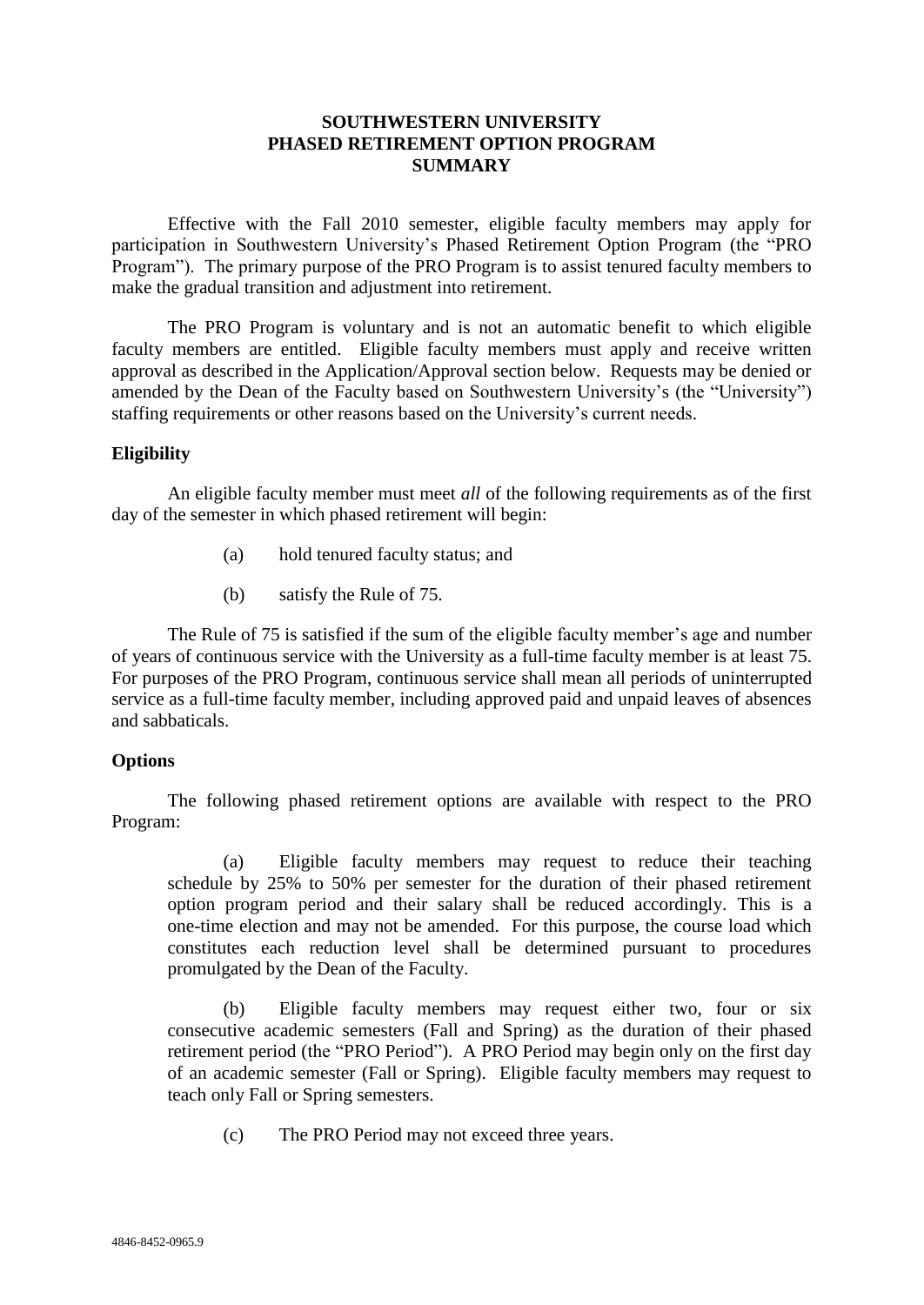# **Application/Approval**

(a) An eligible faculty member must complete a PRO Program Application ("Application") no later than October 31 for the next Fall Semester. However, eligible faculty members applying for the Fall semester, 2010 PRO Program, may submit their completed Application on or before April 30. Eligible faculty members applying for a PRO Period beginning with a Spring semester must submit their completed Application on or before April 30 of the preceding year. The Application must include the requested duration of the PRO Period and the amount of reduction in teaching responsibilities requested during the PRO Period.

(b) The Application must be submitted and approved by the appropriate Associate Dean, and Department Chair. The Application is subject to the provisions contained in this Summary and must include a proposed work plan for the PRO Period. All Applications to participate in the PRO Program are subject to the Dean of the Faculty's final written approval.

(c) For each Application received, the Dean of the Faculty will respond to the eligible faculty member, in writing, either approving or denying the Application.

(d) Upon approval, a copy of the Application must be sent to the eligible faculty member accompanied by the Agreement and Release. In addition, a copy of the Application must be provided to the affected Department Chair's, the Associate Dean's office, and the Office of Human Resources. If the Application is denied, a copy of the denial must be sent to the eligible faculty member and the Office of Human Resources.

(e) The eligible faculty member has at least 45 calendar days to review the Agreement and Release to decide whether or not to sign it. After signing the Agreement and Release, the eligible faculty member has seven calendar days after the date it was signed to revoke the Agreement and Release by providing a written Notice of Revocation.

# **Terms and Conditions**

The PRO Program is subject to the following terms and conditions:

(a) Once the Agreement and Release is fully executed by the eligible faculty member and the University, the election to enter into the PRO Program, the designation of the PRO Period and all other terms of the eligible faculty member's Agreement and Release are irrevocable for the duration of the PRO Period.

(b) Employment and all tenure rights shall continue until the conclusion of the PRO Period, at which time the eligible faculty member shall commence retirement and his or her employment shall terminate. All benefits other than customary retirement benefits will also automatically terminate. The eligible faculty member may be eligible for continuation benefits as provided under the individual benefit program.

(c) During the PRO Period, the eligible faculty member's employment status remains subject to terms of the Faculty Handbook. The eligible faculty member's employment may be terminated for misconduct or the eligible faculty member's inability to perform the essential functions of the job.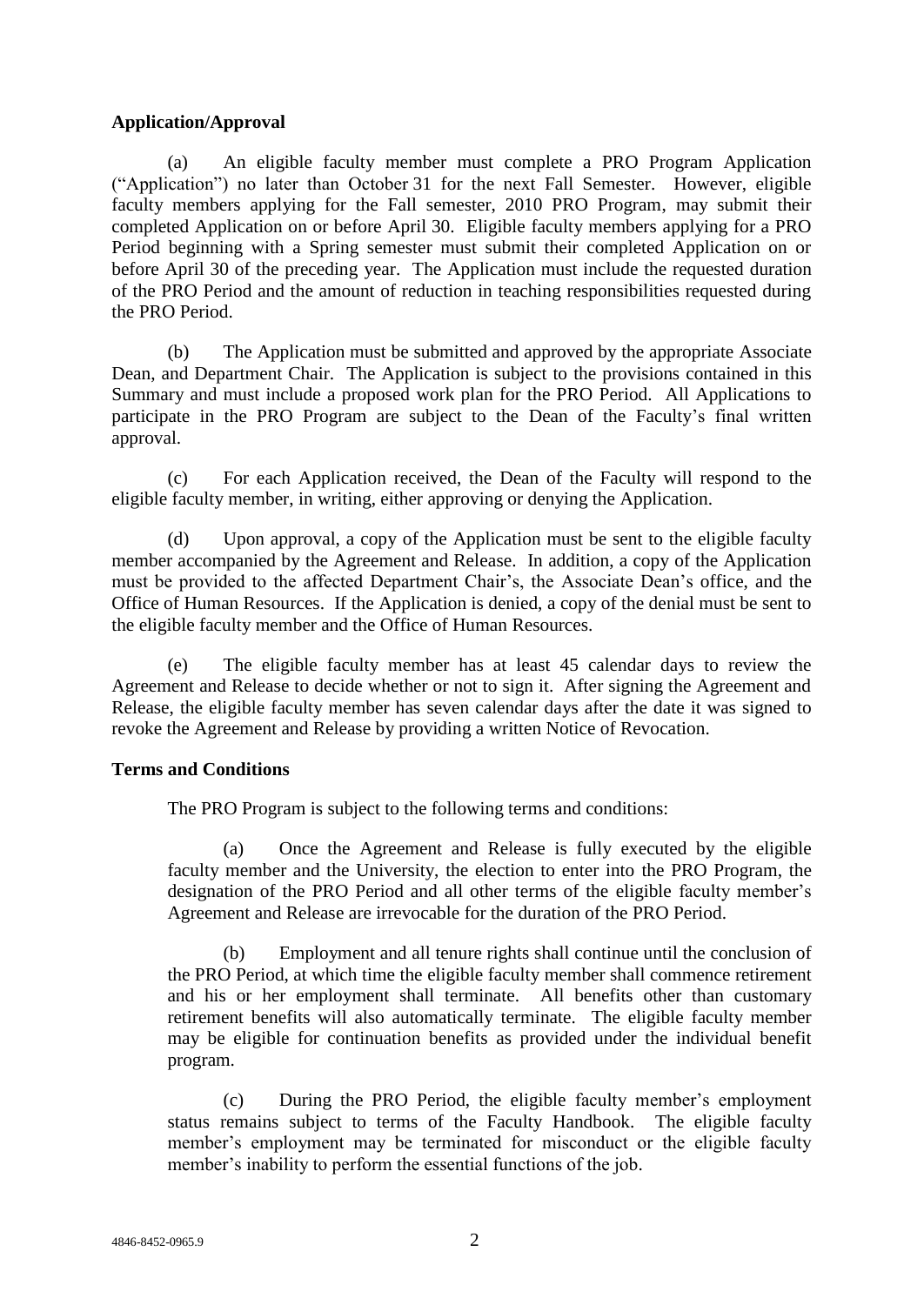# **Compensation and Benefits**

(a) The eligible faculty member's compensation shall be reduced according to the reduction in his or her teaching schedule, less 5%. In other words, an eligible faculty member reducing his or her teaching schedule by 50% would receive 55% of his or her previous compensation.

(b) Compensation paid as part of the PRO Program is paid over a nine- or 12-month term as elected by the eligible faculty member. In the event an eligible faculty member fails to meet his or her obligation to work in such nine- or 12- month period, such payment may be considered a prepayment for work not yet performed. The University is entitled to collect any overpayments that occur.

(c) Eligible faculty members participating in the PRO Program may be subject to negative or positive salary adjustments/recommendations by the Dean of the Faculty and the eligible faculty member's Associate Dean's or Dean's discretion.

(d) The eligible faculty member's health insurance benefit (including vision and dental) shall continue as if the eligible faculty member's status remained full-time until the end of the PRO Period. The eligible faculty member's share of the premiums shall continue at the same contribution rate paid by full-time faculty members. The contribution rate is subject to change during the course of the PRO Period.

(e) Participants in the PRO Program are eligible to participate in the University's life insurance, long-term disability, health flexible spending account and cafeteria benefit plans. Benefits that are salary-based (e.g., life insurance and long term disability) shall be based on the eligible faculty member's reduced salary

(f) Participation in the University's 403(b) retirement plans may continue during the PRO Period. However, the University's plan contributions in the Southwestern University Retirement Plan for All Employees shall be based on the eligible faculty member's reduced salary. The eligible faculty member's ability continue to make plan contributions to the Southwestern University Tax-Deferred Annuity will be limited to periods in which the eligible faculty member has salary to defer.

(g) Distributions from any University retirement plan may be made only in accordance with the applicable plan documents. For purposes of these plans, entering into the PRO Program does not constitute termination of employment.

Eligible faculty members participating in the PRO Program are not eligible for sabbaticals or other leaves of absence, excluding medical or disability leaves.

(i) The Professional Development Account will be reduced by a percentage that correlates to the reduction in the eligible faculty member's compensation during the PRO Period consistent with the work plan specifics. Endowed chair accounts also will be reduced by a percentage that correlates to the reduction in the eligible faculty member's compensation during the PRO Period consistent with the work plan specifics. Eligible faculty members participating in the PRO Program may submit requests for other faculty development funds through the appropriate processes, but are not eligible for stipends.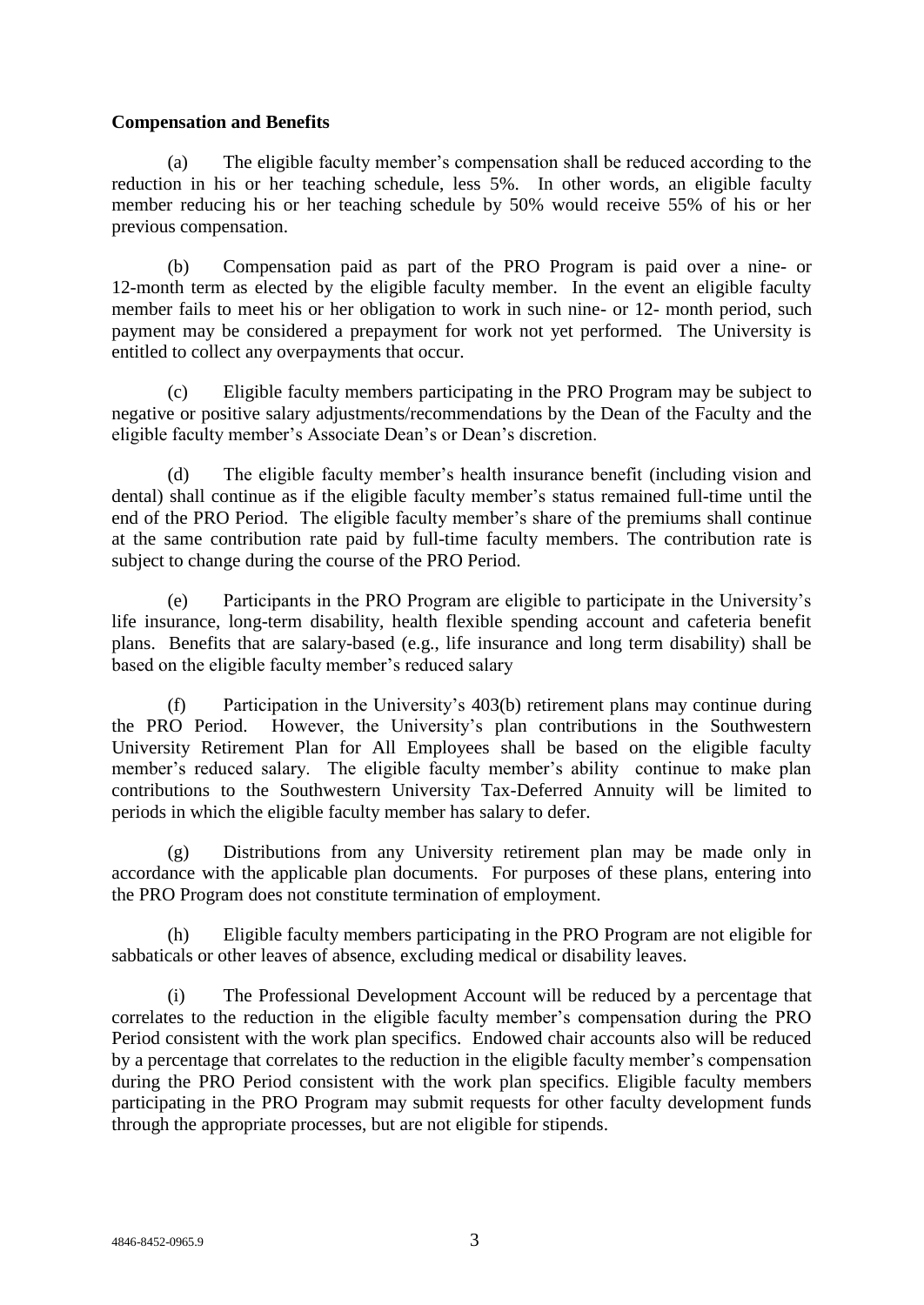(j) Eligible faculty members are encouraged to contact the Office of Human Resources to confirm that their benefit elections are maintained throughout their PRO Period.

#### **General Provisions**

(a) Eligible faculty members participating in the PRO Program are expected to follow all University policies and perform within acceptable standards, which pertain to all tenured full-time faculty.

(b) Employment during the summer semesters during the PRO Period will be subject to the agreement of the eligible faculty member, the eligible faculty member's Associate Dean and the Dean of the Faculty. Summer teaching assignments are not guaranteed.

(c) The PRO Period will automatically expire upon termination of the eligible faculty member's employment with the University for any reason. The eligible faculty member's responsibility to complete his or her academic duties such as grading course work, turning in grades and assisting in customary post-semester activities shall continue until all responsibilities are fulfilled.

(d) Eligible faculty members in the PRO Program may, with 60 days' written notice, voluntarily terminate their employment with the University at the end of any academic semester. If this option is taken, the PRO Period shall automatically expire on the last day of such semester, the eligible faculty member will have no vested rights in the PRO Program or in any employment rights or tenure rights with the University, and all benefits other than customary retirement benefits and other continuation benefits will automatically terminate on the last day of such semester.

(e) The University will continue to provide eligible faculty members participating in the PRO Program all rights and privileges customarily extended to full-time tenured faculty, except for rights and privileges specifically limited or reduced by this PRO Program.

(f) Eligible faculty members participating in the PRO Program are not eligible for any other release time and must teach the number of classes contained in the Work Plan as specified in the Application absent extraordinary circumstances as determined by the Dean of the Faculty, at his or her sole discretion.

(g) Eligible faculty members participating in the PRO Program are not eligible for stipends, unless approved by the Dean of the Faculty.

(h) Eligible faculty members participating in the PRO Program are not eligible to hold department chairs or comparable positions. However, they may be required to serve on University faculty committees, advise students and perform other customary faculty responsibilities.

(i) Eligible faculty members who complete the PRO Period and terminate their employment with the University may be considered for adjunct positions through the customary adjunct hiring process. However, no continued employment opportunities with the University are guaranteed.